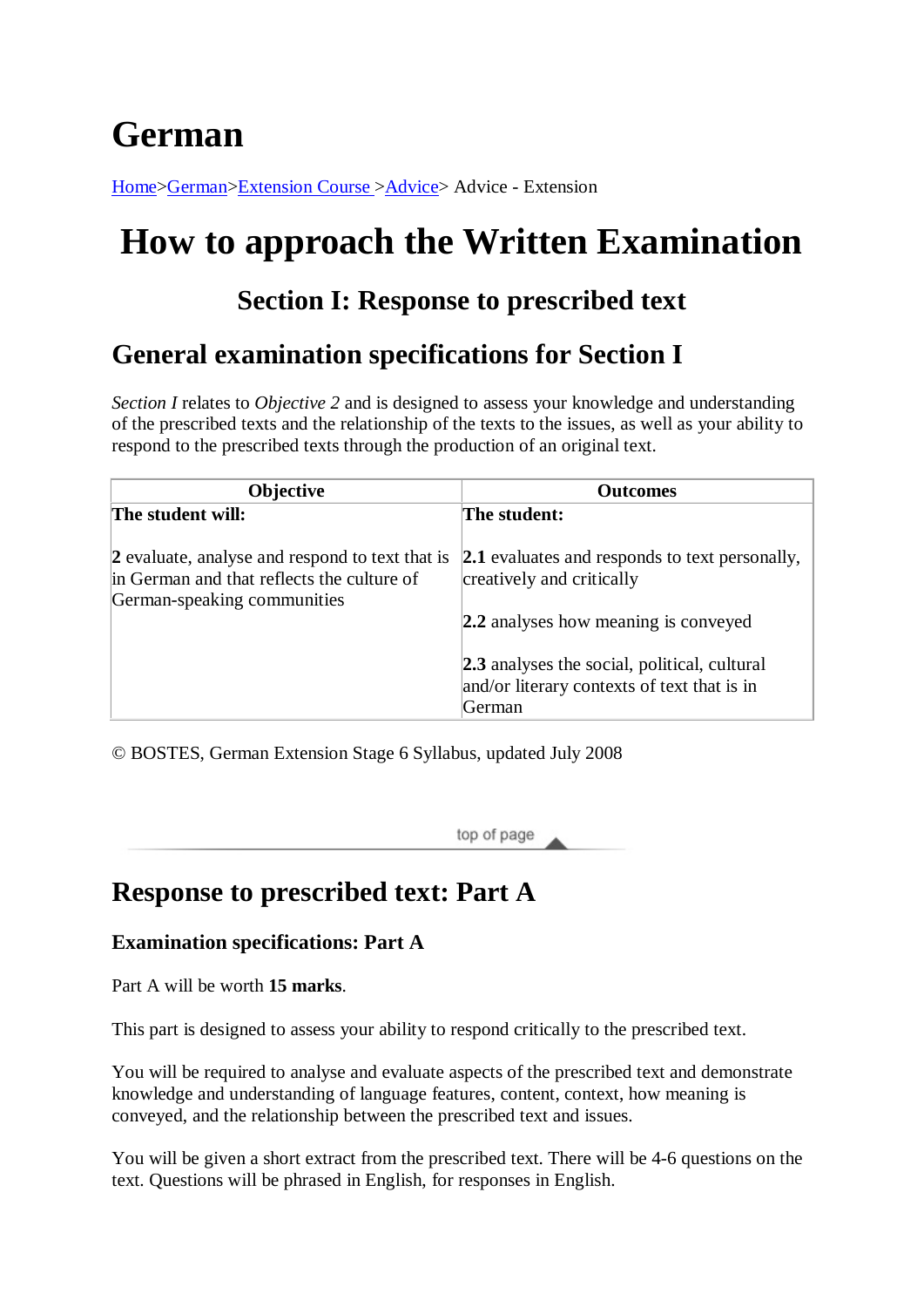#### **Criteria for judging performance**

In your answers you will be assessed on how well you:

- respond critically to the prescribed text
- analyse how meaning is conveyed
- demonstrate an understanding of the relationship between the prescribed text and prescribed issues
- communicate information and ideas in comprehensible English.

You may be required, for example, to:

- identify and explain the plight of a character
- analyse a character
- evaluate the impact of events on one or more of the characters
- comment on a character's ability to deal with a situation
- comment on the significance of particular linguistic features
- comment on the relationship between an aspect of the text and the prescribed issues
- analyse a character's involvement in an incident in the text
- show an understanding of the linguistic features employed by the script writer and their impact on the viewer
- comment on the style and structure of the text
- comment on a quote(s) from the text
- evaluate the significance of a character's words and/or actions
- identify and comment on symbolism within the text
- express and support a point of view
- describe how characters deal with situations
- identify and describe a mood or atmosphere
- comment on the attitude of a character
- show an understanding of how humour is employed
- compare and contrast aspects of one or more prescribed extracts
- comment on the effectiveness of the text in delivering its message
- comment on the impact of the title
- discuss how mood, etc. is conveyed through language
- compare and/or contrast the way an issue is dealt with in the text.

top of page

#### **Before the examination**

You should have a thorough understanding of all aspects of each extract of the prescribed text. You should familiarise yourself with the content and issues, and consider the message the film maker wishes to convey.

The following are among the questions which may assist you in gaining an insightful understanding of the prescribed text.

For example:

• How do the prescribed issues relate to the prescribed text?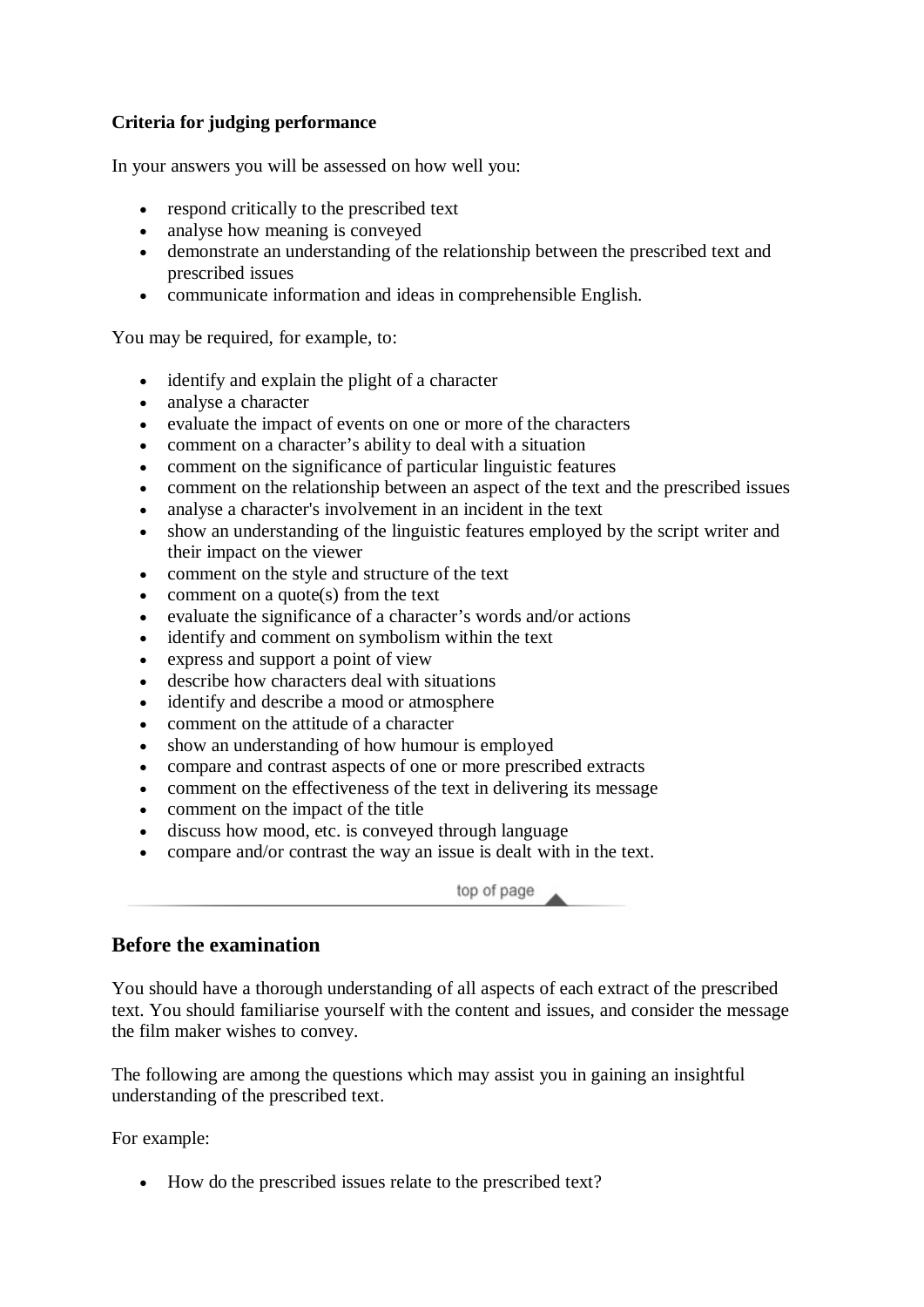- How do the language features and structure of the prescribed text help to deliver the message?
- How are the characters in each prescribed extract similar or different?
- What is the nature of the relationship between each of the characters?
- Do you feel empathy towards the characters?
- What purpose did the film maker have in producing the film? Has the message been effectively conveyed?
- What linguistic features are used by the script writer? How effective are they?
- Why has the title been chosen?
- How would you describe each of the characters?
- How do the characters react to the situations in which they find themselves?
- Is there any character development in the protagonists? Is the development (or lack of it) significant?
- Why has the film maker chosen these characters? Would the film have a different impact if the gender roles were reversed?
- If you could ask each character five questions, what would they be?
- Does the film have a climax? Is it effective?
- Are any issues left unresolved at the end of the film?
- What has been the impact on you, the viewer?
- Does the film have a moral?
- Do the characters live on for you, now that you have finished viewing the film?

top of page

#### **During the examination**

During the 10 minutes reading time, you should familiarise yourself with the questions and estimate how much time you will need to give full responses.

Read each question carefully to ensure your answer is relevant. Be certain to establish whether the question refers to the extract, or to the prescribed text as a whole. Highlighting or underlining keywords may be useful in ensuring your response correctly targets the question.

The questions may require you to show an in-depth understanding which is more than a simple re-telling of events. Remember that each prescribed text has a message and you will need to show that you have formed an interpretation or opinion you can discuss and support.

If you are asked a question related to the use of language features you should comment on their impact, rather than simply listing them without any explanation.

Use the number of lines as a guide – this is intended to indicate to you the length of a complete response, succinctly expressed. It is important that valuable time is not wasted by repeating the question or giving responses which are longer and more involved than necessary. However, if you do need to write more than the lines allow, you can use the remaining space on the paper or ask for an additional examination booklet.

In determining the depth of your response, you should consider the number of marks allocated to the question. A question worth 5 or 6 marks is likely to require a more perceptive and insightful response, with supporting evidence from the prescribed text.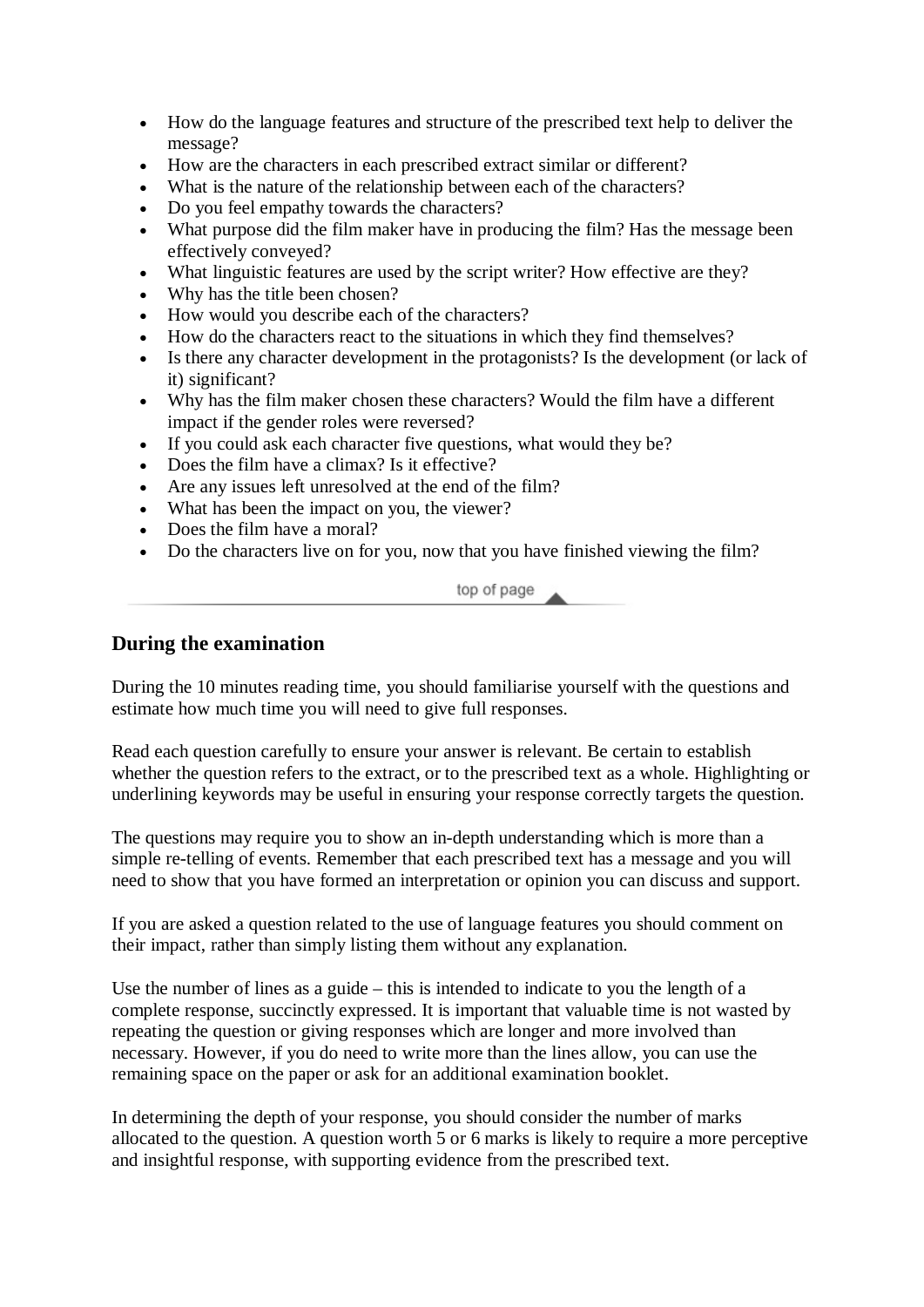It is important to remember that this part of the examination must be answered in English. You should take time to review your answers to ensure they are unambiguous and your intention is clear. It is not usually necessary to supply extensive quotes from the text, unless specifically required by the question. If the question asks you to comment on a quote, you should show that you have a clear understanding of its meaning, e.g. by translating or paraphrasing it, or including its meaning in your response. This will ensure your response is clear and to the point, rather than vague and general.

top of page

# **Response to prescribed text: Part B**

## **Examination specifications: Part B**

Part B will be worth **10 marks**.

This part is designed to assess your ability to respond personally and creatively in German to the prescribed text.

You will be given a short extract from the prescribed text. The extract will be different from the extract provided in Part A. You will be required to respond to an aspect of the prescribed text by, for example:

- taking the role of a character in the prescribed text
- imagining a hypothetical situation in relation to the prescribed text
- writing a description of an event in the prescribed text from a different perspective.

You will be expected to write a letter, diary entry, narrative account or the script of a conversation, speech, monologue or interview of approximately 200 words in German.

The task will be phrased in English and German, for a response in German.

Remember, you may use monolingual and/or bilingual print dictionaries in the Written Examination.

### **Criteria for judging performance**

In your answer you will be assessed on how well you:

- write from a particular perspective in a specified context
- demonstrate an understanding of the prescribed text
- communicate information and ideas clearly and accurately in German.

A high level response will demonstrate a perceptive understanding of the prescribed text. The approach taken will demonstrate flair and creativity and will not be a simple re-telling of the story. The response will demonstrate the ability to manipulate language authentically and creatively to meet the requirements of the task.

top of page